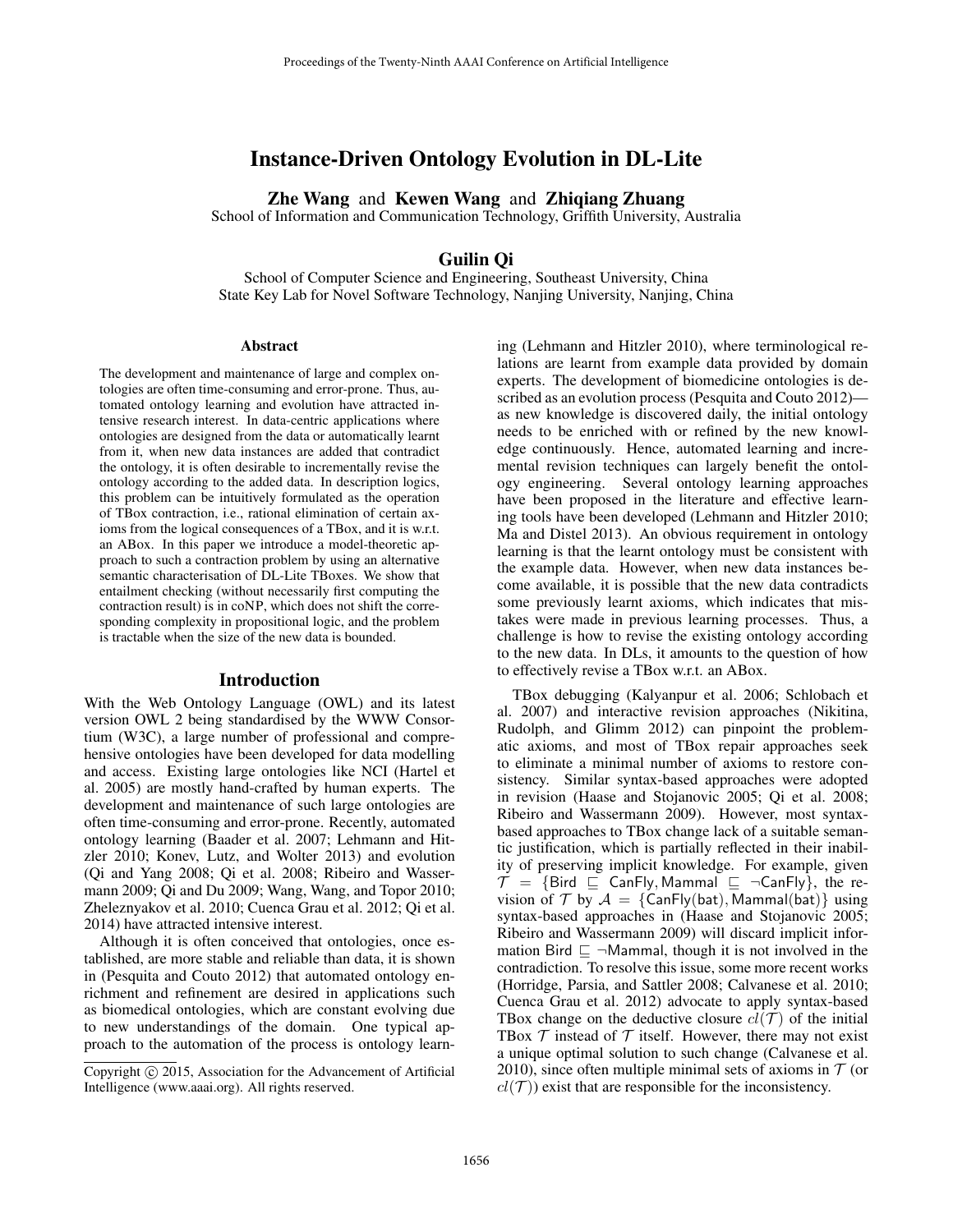Seeing the TBox as a formalisation of the conceptual model of the ABox, which is a common perspective in ontology learning, the TBox essentially represents a collection of possible DL models. Taking this perspective, one can argue that in TBox evolution, it is critical to ensure minimal changes to the prospective models. Hence, we adopt the classical model-based belief change approach in defining our TBox change operator, with the aim of fulfilling the minimal change principle in a model-theoretic manner. In classical belief change, the operation of eliminating problematic axioms from the logical consequences of a knowledge base is formalised as *contraction*, and that of consistently incorporating newly formed axioms is formalised as *revision*. Extant model-based TBox change literature only cover the revision and/or contraction w.r.t. TBox axioms (Qi and Du 2009; Zheleznyakov et al. 2010; Zhuang et al. 2014), with a few exceptions on revision w.r.t. a combination of a TBox and an ABox (Wang, Wang, and Topor 2010).

In this paper, we develop a novel approach to TBox revision w.r.t. an ABox through TBox contraction, that is, by first contracting the "negation" of the ABox and then incorporating the ABox. To the best of our knowledge, it is the first work in this direction, and this is challenging due to the fact that negation of an ABox was previously undefined. Moreover, as witnessed by previous model-based TBox revision approaches, working directly with classical DL models is difficult. Thus, we adopt the type semantics for DL-Lite, a family of logics underlying the OWL 2 QL profile. We define the negation of an ABox as a DL-Lite TBox, and provide a concrete TBox contraction operator based on type semantics. We show that our operator possesses desired properties. In particular, our operator is *fine-grained* in that it supports modification of axioms, and the result of contraction is uniquely defined and thus solves the problem of nondeterminism. For the computational aspects, we transform the entailment problem of TBox contraction in DL-Lite into a corresponding problem in propositional logic. We show that entailment checking in DL-Lite does not shift the corresponding complexity in propositional logic. We also provide a tractable algorithm for contraction.

# Preliminaries

#### $DL\text{-}Life_{horn}$

A *signature* is a union of three disjoint (possibly infinite) sets  $N_C$ ,  $N_R$ , and  $N_I$ , where  $N_C$  is the set of atomic concepts,  $N_R$  is the set of atomic roles, and  $N_I$  is the set of individuals. Concepts and roles in DL-Lite $_{horn}$  are built on atomic ones as follows (Calvanese et al. 2007; Artale et al. 2009):

$$
B \to A \mid \exists R \quad C \to B \mid \neg B \mid \bot \quad R \to P \mid P^-
$$

where  $A \in N_C$  and  $P \in N_R$ . *B* is a *basic concept*, *C* is a *general concept*, and R is a *basic role*. In what follows, we often use  $A$  for an atomic concept,  $B$  for a basic concept,  $C$  for a general concept,  $P$  for an atomic role, and  $R$  for a basic role.  $\beta$  and  $\beta$  denote the sets of basic concepts and basic roles, respectively. We write  $R^-$  for P if  $R = P^-$ . A DL-Lite<sub>horn</sub> concept is of the form  $\prod_k B_k$  or C. An *axiom* in DL-Lite<sub>horn</sub> is of the form  $\prod_k \tilde{B}_k \subseteq C$ , whereas

in DL-Lite<sub>core</sub> it is of the form  $B \subseteq C$ . A DL-Lite<sub>horn</sub> (DL-Lite<sub>core</sub>) *TBox* is a finite set of axioms in the logic. An *ABox* is a finite set of *assertions* of the form  $A(a)$  or  $P(a, b)$ , where  $a, b \in N_I$ . For the convenience of presentation, we sometimes write  $P^-(a, b) \in \mathcal{A}$  meaning  $P(b, a) \in \mathcal{A}$ . A knowledge base (KB)  $K = T \cup A$  consists of a TBox  $T$  and an ABox A. In this paper, an ontology is a DL-Lite TBox.

The semantics of DL-Lite $_{horn}$  is defined as usual using interpretations  $\mathcal{I} = (\Delta^{\mathcal{I}}, \cdot^{\mathcal{I}})$ , and we refer to (Calvanese et al. 2007) for the details. *I* is a *model* of  $T$  (*A*, or  $T \cup A$ ) if I satisfies T (resp., A, or both T and A).  $T \cup A$  is *consistent* if it has at least one model. We also say that  $\mathcal T$  is consistent with  $\mathcal A$ . A concept or role  $E$  is *satisfiable w.r.t.* T if a model I of T exists such that  $E^{\mathcal{I}} \neq \emptyset$ ; otherwise, E is *unsatisfiable*. T is *coherent* if all atomic concepts and all atomic roles in T are satisfiable. T *entails* an axiom  $\alpha$ , written  $\mathcal{T} \models \alpha$ , if all models of  $\mathcal{T} \cup \mathcal{A}$  satisfy  $\alpha$ .  $cl(\mathcal{T})$  denotes the set of axioms entailed by  $\mathcal{T}$ . Two TBoxes  $\mathcal{T}_1$ ,  $\mathcal{T}_2$  (two ABoxes  $\mathcal{A}_1$ ,  $\mathcal{A}_2$ ) are *equivalent*, written  $\mathcal{T}_1 \equiv \mathcal{T}_2$  $(A_1 \equiv A_2)$ , if they have the same models.

### Type Semantics

To develop a model-theoretic approach to TBox change in DL-Lite, we note that DL models may have complex structures and the number of models is always infinite. This makes it hard to handle TBox change directly through classical DL models. Hence, we use the *type semantics* introduced for DL-Lite TBoxes in (Kontchakov, Wolter, and Zakharyaschev 2010; Zhuang et al. 2014), which provides an alternative semantic characterisation using structures that are finite and much simpler than classical DL models. We first introduce the definition and then shows that the nice properties of the type semantics extend to  $DL\text{-}Life_{horn}$ . In TBox change, it suffices to consider a finite signature that covers the initial TBox and the new ABox. In this case,  $\beta$ and  $R$  are both finite.

Formally, a *type*  $\tau \subseteq B$  is a (possibly empty) set of basic concepts. For a DL-Lite $_{horn}$  TBox  $\mathcal T$  (or concept E),  $PM(\mathcal{T})$  ( $PM(E)$ ) denotes the set of types corresponding to the propositional models of  $\mathcal{T}(E)$ , *i.e.*, by seeing a type  $\tau$ as a propositional interpretation (with basic concepts seen as propositional atoms) and  $\mathcal T$  (or E) as a propositional theory.

Definition 1 *(Zhuang et al. 2014) A type* τ satisfies *a DL-*Lite<sub>core</sub>  $TBox \mathcal{T}$  *if both of the following conditions hold:* 

$$
1. \ \tau \in PM(\mathcal{T}), and
$$

2. if 
$$
\mathcal{T} \models \exists R \sqsubseteq \bot
$$
 then  $\exists R^{-} \notin \tau$ .

*In this case,*  $\tau$  *is a type model (T-model) of T. The set of T-models of*  $\mathcal T$  *is denoted as*  $TM(\mathcal T)$ *.* 

For example, let  $\mathcal{T} = {\exists P \sqsubseteq \bot}$  and  $\tau = {\exists P^{-}}$ . Then,  $\tau \in PM(\mathcal{T})$  and  $\tau \notin TM(\mathcal{T})$ . For brevity, we write  $TM(\alpha)$  for singleton TBox  $\mathcal{T} = {\alpha}.$ 

The definition of T-models extends directly to DL-Lite $_{horn}$ , and type semantics characterise the semantics of DL-Lite<sub>horn</sub> TBoxes.

**Proposition 1** Given TBoxes  $T, T'$ , a concept E, and an  $axiom \alpha$  *in DL-Lite*<sub>horn</sub>, the following results hold: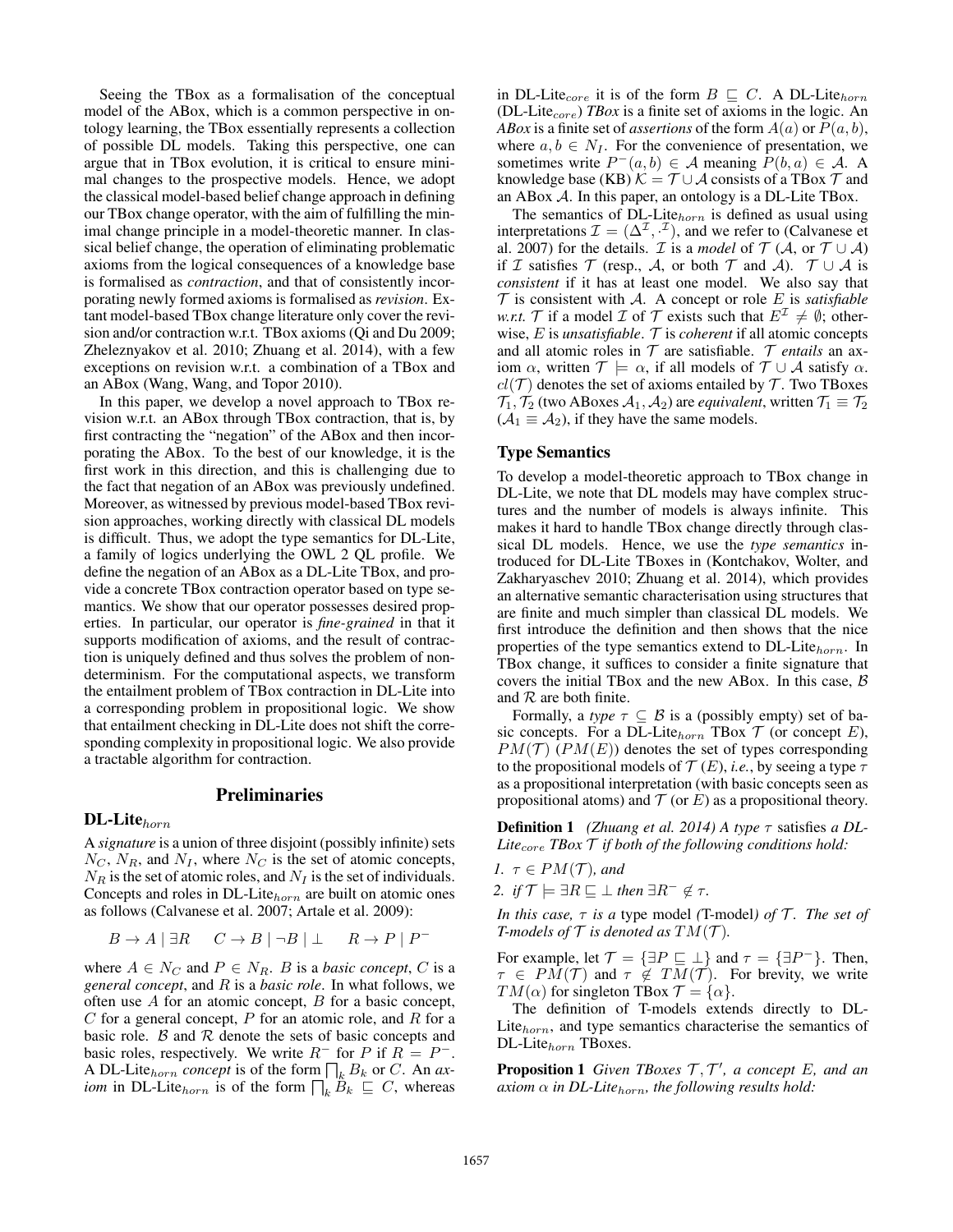- *1.*  $\mathcal T$  *is consistent iff there exists a T-model of*  $\mathcal T$ *.*
- 2. E *is satisfiable w.r.t.*  $\mathcal{T}$  *iff*  $TM(\mathcal{T}) \cap PM(E) \neq \emptyset$ *.*
- *3.*  $\mathcal{T} \models \alpha \text{ iff } TM(\mathcal{T}) \subseteq TM(\alpha)$ .
- *4.*  $\mathcal{T} \equiv \mathcal{T}'$  *iff*  $TM(\mathcal{T}) = TM(\mathcal{T}')$ *.*

An arbitrary set  $M$  of types may not be always expressible in DL-Lite $_{horn}$ , that is, M may not be the set of T-models of any DL-Lite $_{horn}$  TBox. Let  $\mathcal{L} \in$  ${DL\text{-}Lie}_{core}, DL\text{-}Lie_{horn}$ , a  $\mathcal{L}\text{-}TBox \mathcal{T}$  *corresponds* to M in L if  $M \subseteq TM(\mathcal{T})$  and there is no L-TBox  $\mathcal{T}'$  such that  $M \subseteq TM(\mathcal{T}') \subset TM(\mathcal{T})$ . In general, there may be multiple TBoxes that correspond to  $M$  in  $\mathcal{L}$ . The following proposition shows a sufficient condition for the uniqueness.

**Proposition 2** *Let*  $\mathcal{L} \in \{DL\text{-}Like_{core},DL\text{-}Like_{horn}\}$  *and* M *be a set of types. A unique TBox exists that corresponds to* M *in* L *(up to semantic equivalence) if* M *includes a type containing* ∃R *whenever it includes a type containing* ∃R<sup>−</sup> *for all*  $R \in \mathcal{R}$ *.* 

When a unique corresponding TBox exists,  $\mathcal{T}_{\mathcal{L}}(M)$  denotes the TBox corresponding to M in  $\mathcal{L}$ .  $\mathcal{T}_{\mathcal{L}}(M)$  has the same set of logical consequences in  $\mathcal L$  as  $M$ .

**Corollary 1** Let  $\mathcal{L} \in \{DL\text{-}Like_{core},DL\text{-}Like_{horn}\}$  and M *be a set of types. If*  $\mathcal{T}_{\mathcal{L}}(M)$  *exists then for each axiom*  $\alpha$  *in*  $\mathcal{L}, M \subseteq TM(\alpha)$  *iff*  $\mathcal{T}_{\mathcal{L}}(M) \models \alpha$ .

### Expressing Negation of ABoxes

When a set A of new assertions contradict the existing TBox  $\mathcal T$ , we want to change  $\mathcal T$  to a new TBox  $\mathcal T'$ , such that  $\mathcal T'$  is consistent with  $A$  and that  $T'$  preserves as much terminological knowledge as possible from  $T$ . In classical belief change, revision of a propositional knowledge base  $K$  by a formula  $\phi$  can be achieved through contraction via the *Levi identity* (Levi 1991). In particular, let – be a contraction operator, the revision of K by  $\phi$  can be defined as  $(K-\neg\phi) \cup {\phi}$ . However, DL-Lite (and other common DLs) does not permit negation of ABoxes. Although negation of assertions are allowed in DL-Lite, the negation of an ABox would require expressing the disjunction of negated assertions and would be an unnatural extension to DL-Lite. For example, the ABox  $\{A(a), A(b)\}\$ corresponds to first-order formula  $A(a) \wedge A(b)$ , whose negation is ¬ $A(a)$  ∨ ¬ $A(b)$ . Even if disjunction is allowed, it remains unclear how to define contraction of assertions from a TBox. On the other hand, it is natural to contract TBox axioms (that are conflicting with the new ABox) from the TBox before adding the new ABox. To define such TBox contraction, we first show how to define the negation of an ABox as a DL-Lite $_{horn}$  TBox.

As suggested in (Flouris et al. 2006), negation can be defined through inconsistency. That is, we define the negation of an ABox A, denoted  $\mathcal{T}_{\neg}(\mathcal{A})$ , to be a TBox that is inconsistent with A. Yet different from (Flouris et al. 2006), our negation is over sets of assertions instead of single axioms. Also, the following conditions should be satisfied:

(i) For each TBox  $\mathcal{T}$ , the result of contracting  $\mathcal{T}_{\neg}(\mathcal{A})$  from  $\mathcal T$  must be consistent with  $\mathcal A$ ; that is informally,  $\mathcal T_{\neg}(\mathcal A)$ contains all potential contradictions towards A that would need to be removed from TBoxes.

(ii)  $\mathcal{T}_{\neg}(\mathcal{A})$  should represent potential contradictions without any redundancy.

To formalise "the contradictions" to be removed from TBoxes, we adapt the notion of *(fine-grained) justifications* (Horridge, Parsia, and Sattler 2008) for inconsistency.

Definition 2 *For a TBox* T *that is inconsistent with an ABox* A, a TBox justification *for the inconsistency is a TBox*  $\mathcal{T}' \subseteq$  $cl(\mathcal{T})$  such that  $\mathcal{T}'$  is inconsistent with  $\mathcal{A}$  and no strict subset of  $\mathcal{T}'$  is inconsistent with  $\mathcal{A}$ .

Intuitively, a TBox justification is a minimal set of logical consequences of the TBox that contradicts the ABox. A TBox justification contains only TBox axioms from  $cl(\mathcal{T})$ that are involved in a contradiction, and can be seen as a projection of a fine-grained justification on  $cl(\mathcal{T})^1$ . The following definition resembles the notion of *hitting sets* of justifications but quantifies over all TBoxes.

Definition 3 *For an ABox* A*, a TBox is a* negation *of* A*, denoted*  $\mathcal{T}_{\neg}(\mathcal{A})$ *, if* 

- *1. for each TBox that is inconsistent with* A*, there exists a TBox justification* T 0 *for the inconsistency such that*  $\mathcal{T}_{\neg}(\mathcal{A}) \cap \mathcal{T}' \neq \emptyset$ ; and
- *2. any strict subset of* T¬(A) *does not satisfy condition 1.*

Condition 1 in the definition corresponds to the prespecified condition (i), and condition 2 is the minimality condition corresponding to (ii). For example, let  $A =$  ${A(a), B(a)}$ , then  $\mathcal{T} = {A \subseteq \neg B}$  is a negation of  $A$ , as informally any TBox that contradicts  $A$  implies  $A$ and  $B$  are disjoint (including the cases where  $A$  or  $B$  is empty). If the disjointness is contracted from a given TBox, the TBox will be consistent with  $\mathcal{A}$ . On the other hand,  $\mathcal{T}' = \{ A \sqsubseteq \bot, B \sqsubseteq \bot \}$  is not a negation of A, as it does not intersect with a TBox justification for the inconsistency between  $T$  and  $A$ . Intuitively, contracting  $T'$  makes both  $\tilde{A}$ and B satisfiable but cannot remove disjointness.

In what follows, we show that a negation of an ABox always exists in DL-Lite $_{horn}$ , which is unique (up to semantic equivalence) and can be computed efficiently. In particular, although a negation of an ABox is defined via TBox justifications, it can be computed directly without first computing justifications. For an ABox  $A$  and an individual a in A, define the *type* of a in A as  $\tau(a, A)$  =  ${A \mid A(a) \in \mathcal{A}} \cup {\exists R \mid R(a,b) \in \mathcal{A}, b \in N_I}.$  Let  $\Gamma(\mathcal{A}) = \max_{\mathcal{C}} (\{\tau(a, \mathcal{A}) \mid a \in N_I \text{ in } \mathcal{A}\})$  be the set of maximal types (w.r.t. set containment) of individuals in A. Before showing the construction of ABox negation in DL-Lite<sub>horn</sub>, we first show how the consistency between a TBox and an ABox can be characterised by type semantics.

**Lemma 1** *Given a TBox*  $T$  *and an ABox A in DL-Lite*<sub>horn</sub>,  $\mathcal{T} \cup \mathcal{A}$  *is consistent iff for each type*  $\tau \in \Gamma(\mathcal{A})$ *, a T-model*  $\tau' \in TM(\mathcal{T})$  *exists such that*  $\tau \subseteq \tau'.$ 

Based on the above characterisation, we can establish the following construction of ABox negation in DL-Lite $_{horn}$ .

 $1$ Note that a fine-grained justification is also required to be minimal in size and be logically weakest (Horridge, Parsia, and Sattler 2008), which are not enforced in our definition.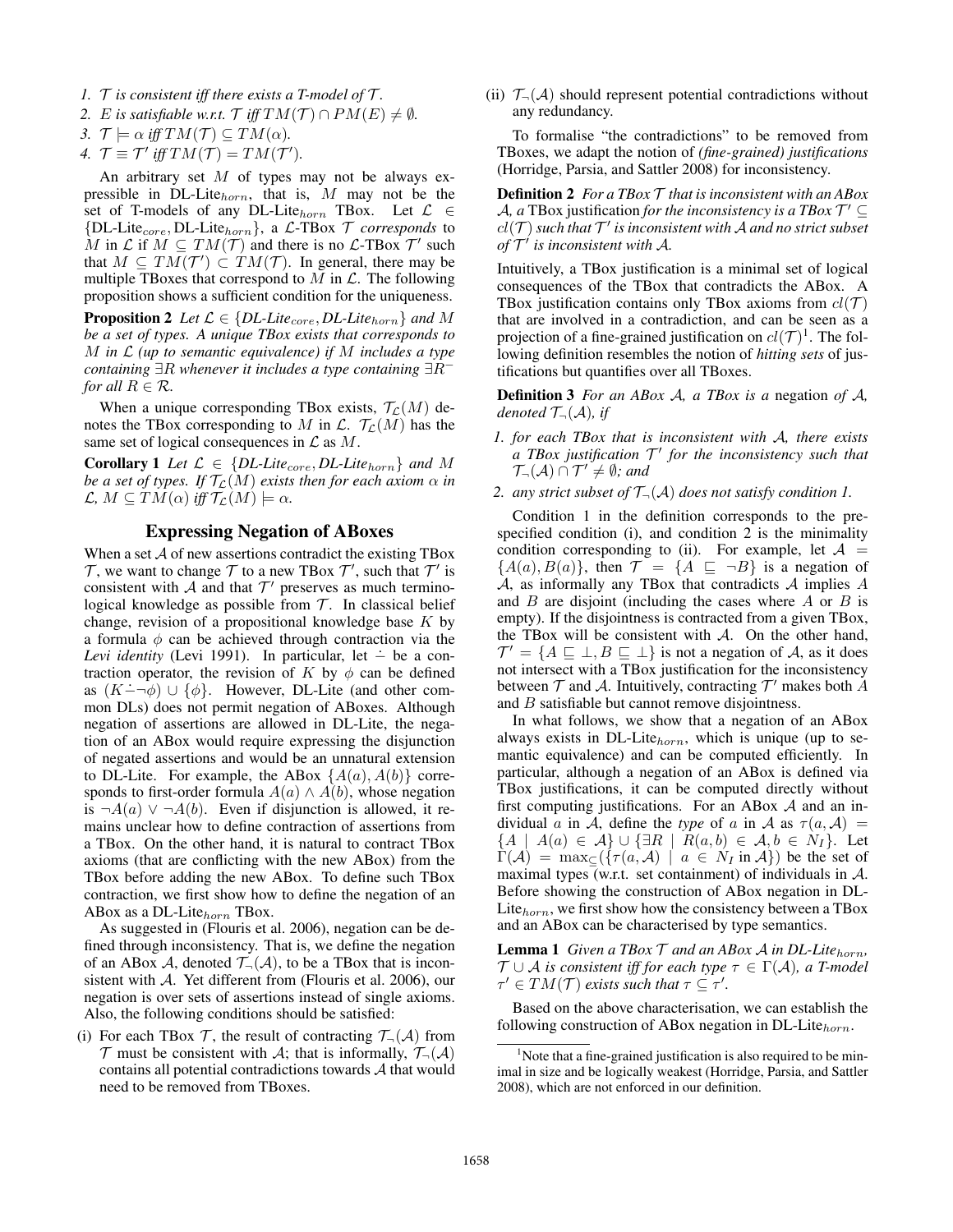Proposition 3 *Let* A *be a DL-Lite*horn *ABox. Then a unique negation of* A *exists (up to semantic equivalence)*  $\mathcal{T}_{\neg}(\mathcal{A}) \equiv$  $\{\bigcap_{B\in\tau}B\sqsubseteq\bot\mid\tau\in\Gamma(\mathcal{A})\}.$ 

**Proof** We first show that  $\mathcal{T}_{\neg}(\mathcal{A})$  satisfies the two conditions in Definition 3. For each TBox  $\mathcal T$  that is inconsistent with A, by Lemma 1, there exists a type  $\tau \in \Gamma(\mathcal{A})$ such that no T-model  $\tau' \in TM(\mathcal{T})$  exists such that  $\tau \subseteq \tau'$ . Let  $\alpha$  be the axiom  $\prod_{B \in \tau} B \subseteq \bot$ . Then, it is clear that  $TM(\mathcal{T}) \subseteq TM(\alpha)$ . From Proposition 1,  $\mathcal{T} \models \alpha$ . Also, from the definition of  $\Gamma(\mathcal{A})$ , there is an individual a occurring in A such that  $\tau(a, \mathcal{A}) = \tau$ . Then,  $\{\alpha\} \cup \mathcal{A}$  is inconsistent. Hence,  $\{\alpha\}$  is a TBox justification for T. By the construction of  $\mathcal{T}_{\neg}(\mathcal{A}), \alpha \in \mathcal{T}_{\neg}(\mathcal{A})$ . That is,  $\mathcal{T}_{\neg}(\mathcal{A})$  satisfies condition 1 in Definition 3. For condition 2, consider an arbitrary axiom  $\alpha \in \mathcal{T}_{\neg}(\mathcal{A})$  and the TBox  $\mathcal{T} = {\alpha}$ , then  $\mathcal{T}$ is inconsistent with A. It is not hard to see that  $\mathcal{T}_{\neg}(\mathcal{A}) \setminus \{\alpha\}$ does not contain any axiom from  $cl(\mathcal{T})$ . That is,  $\mathcal{T}_{\neg}(\mathcal{A}) \setminus {\alpha}$ does not satisfy condition 1, and hence  $\mathcal{T}_{\neg}(\mathcal{A})$  is minimal.

We have shown that  $\mathcal{T}_{\neg}(\mathcal{A})$  is a negation of  $\mathcal{A}$ , and now we show that a negation of A must be equivalent to  $\mathcal{T}_{\neg}(\mathcal{A})$ . Let T be a negation of A. For each axiom  $\alpha \in \mathcal{T}_{\neg}(\mathcal{A})$ , consider TBox  $\{\alpha\}$  that is inconsistent with A. By condition 1, T must intersect with a TBox justification for  $\{\alpha\}$ . From the deductive closure of  $\alpha$  and Lemma 1, it is not hard to see that such a TBox justification is a singleton TBox equivalent to  $\{\alpha\}$ . Thus,  $\mathcal T$  contains axiom equivalent to  $\alpha$ . By the minimality condition of  $\mathcal{T}, \mathcal{T}$  is equivalent to  $\mathcal{T}_{\neg}(\mathcal{A})$ .

In the following sections, we use  $\mathcal{T}_{\neg}(\mathcal{A})$  to denote the TBox in Proposition 3. It is clear that  $\mathcal{T}_{\neg}(\mathcal{A})$  can be computed in linear time to the size of A. The following result shows that  $\mathcal{T}_{\neg}(\mathcal{A})$  consists of exactly the axioms to be contracted in order to consistently incorporate A.

Proposition 4 *Given a TBox* T *and an ABox* A *in DL-Lite*<sub>horn</sub>,  $\mathcal{T} \cup \mathcal{A}$  *is consistent iff*  $\mathcal{T} \not\models \alpha$  *for each*  $\alpha \in \mathcal{T}_{\neg}(\mathcal{A})$ *.* 

# TBox Contraction

In order to incorporate an ABox  $A$  into a TBox  $T$  in a consistent manner, each axiom in  $\mathcal{T}_{\neg}(\mathcal{A})$  needs to be contracted from  $T$ . We adapt the TBox contraction approach in (Zhuang et al. 2014), and characterise minimal change from a model-theoretic perspective, that is, the T-models of the result of contraction can be obtained from the T-models of the initial TBox with minimal change. In contrast to (Zhuang et al. 2014), which introduces a generic approach for contracting single and conjunctions of axioms, we define a concrete TBox contraction operator for contracting a *set* of axioms. In classical belief contraction literature, *multiple contraction* (Fuhrmann and Hansson 1993), that is contracting a set  $S$  of formulas, is shown to have distinct nature from contracting the conjunction of the formulas in  $S$  and from iterated contraction of each formula in S—contracting the conjunction is insufficient for contracting all the conjuncts, and iterated contraction is sensitive to the order of contraction. Also, to show how our contraction operator can resolve incoherence in TBoxes, we relax the coherence assumption in (Zhuang et al. 2014) and assume the initial TBox is possibly incoherent.

A classical model-based contraction operator contracts a propositional formula  $\phi$  from knowledge base K by (i) extending the models of K with counter-models of  $\phi$  that have minimal distances to the models of  $K$ , and (ii) defining the knowledge base corresponding to the extended set of models to be the result of contraction. To contract a set S of formulas, one needs to extend the models of K with counter-models of each formula in S. Inspired by classical belief change, we first introduce a notion of distance between T-models, and then define a selection function that selects from a set of types those having minimal distances to the T-models of the initial TBox. We adopt Satoh's distance (Satoh 1988), that is the symmetric difference between two (propositional) models. The *distance* between two types  $\tau$  and  $\tau'$  is their symmetric difference  $sd(\tau, \tau') = (\tau \setminus \tau') \cup (\tau' \setminus \tau)$ . Intuitively, a pair of types  $\tau_1, \tau_1'$  are considered to be (strictly) closer than another pair  $\tau_2, \tau_2^{\prime}$  if  $sd(\tau_1, \tau_1^{\prime}) \subset sd(\tau_2, \tau_2^{\prime})$ . While we adopt Satoh's distance, we note that other notions of distance can also be applied in our contraction framework. Note that while contraction has been studied for (propositional) Horn logic (Zhuang and Pagnucco 2012; Delgrande and Peppas 2015), none of these works focused on defining a concrete operator. Further, given two sets  $M$  and  $M'$  of types, a selection function  $\gamma$  selects the types in M that are closest to those in  $M'$ . In particular,

$$
\gamma(M, M') = \{ \tau_0 \in M \mid \tau'_0 \in M' \text{ exists } s.t.
$$
  
for all  $\tau \in M \text{ and } \tau' \in M', sd(\tau, \tau') \not\subset sd(\tau_0, \tau'_0) \}$ 

Let  $\Omega$  be the set of all types (which is finite as  $\beta$  is finite). For an axiom  $\alpha$ ,  $\overline{TM(\alpha)} = \Omega \setminus TM(\alpha)$  is the set of countermodels of  $\alpha$ . For a TBox  $\mathcal T$  and an ABox  $\mathcal A$ , to contract  $\mathcal{T}_{\neg}(\mathcal{A})$  from  $\mathcal{T}$ , we could simply add  $\gamma(TM(\alpha), TM(\mathcal{T}))$ to  $TM(\mathcal{T})$  for each axiom  $\alpha \in \mathcal{T}_{\neg}(\mathcal{A})$ . However, a result of contraction defined this way may not be coherent. A simple case is when  $T$  is incoherent and  $A$  is empty. In general, suppose concept A is unsatisfiable in  $\mathcal{T}$ , *i.e.*,  $\mathcal{T} \models A \sqsubseteq \bot$ , if  $A(a) \in \mathcal{A}$  for some a then contracting  $\mathcal{T}_{\neg}(\mathcal{A})$  is sufficient to make A satisfiable (as otherwise the result of contraction is inconsistent with  $A$ ). Otherwise, to make A satisfiable it suffices to contract additionally  $A \sqsubseteq \perp$  from  $\mathcal{T}$ . Similarly, to resolve an unsatisfiable role P, one only needs to contract  $\exists P \sqsubseteq \bot$ . Based on this intuition, we introduce the *coherence closure*  $\mathcal{T}_{\neg}^*(\mathcal{A})$  of  $\mathcal{T}_{\neg}(\mathcal{A})$ , which extends  $\mathcal{T}_{\neg}(\mathcal{A})$ with  $A \sqsubseteq \perp$  for each  $A \in N_C$  not occurring in A and with  $\exists P \sqsubseteq \bot$  and  $\exists P^- \sqsubseteq \bot$  for each  $P \in N_R$  not occurring in A. Note that if A (or P) is satisfiable in  $\mathcal T$ , contracting  $A \sqsubseteq \perp (\exists P \sqsubseteq \perp)$  has no effect, as we will see later. Also,  $\exists P^-\sqsubseteq \bot$  is added to guarantee uniqueness of contraction. We define our TBox contraction as follows.

**Definition 4** *Let*  $\mathcal{L} \in \{DL\text{-}Like_{core},DL\text{-}Like_{horn}\}, \mathcal{T}$  *be a TBox and* A *be an ABox in* L*. The* (coherent) contraction *of* T<sub>¬</sub>(A) from T is  $T$  - $T$ <sub>¬</sub>(A) =  $T_{\mathcal{L}}(TM(T) \cup M_A^*)$  where

$$
M_{\mathcal{A}}^* = \bigcup_{\alpha \in \mathcal{T}^*_\neg(\mathcal{A})} \gamma(\overline{TM(\alpha)}, TM(\mathcal{T})).
$$

Intuitively,  $M^*_{\mathcal{A}}$  is constituted by, for each axiom  $\alpha$  in  $\mathcal{T}_{\neg}^*(\mathcal{A})$ , a set of counter-models of  $\alpha$  that are closest to the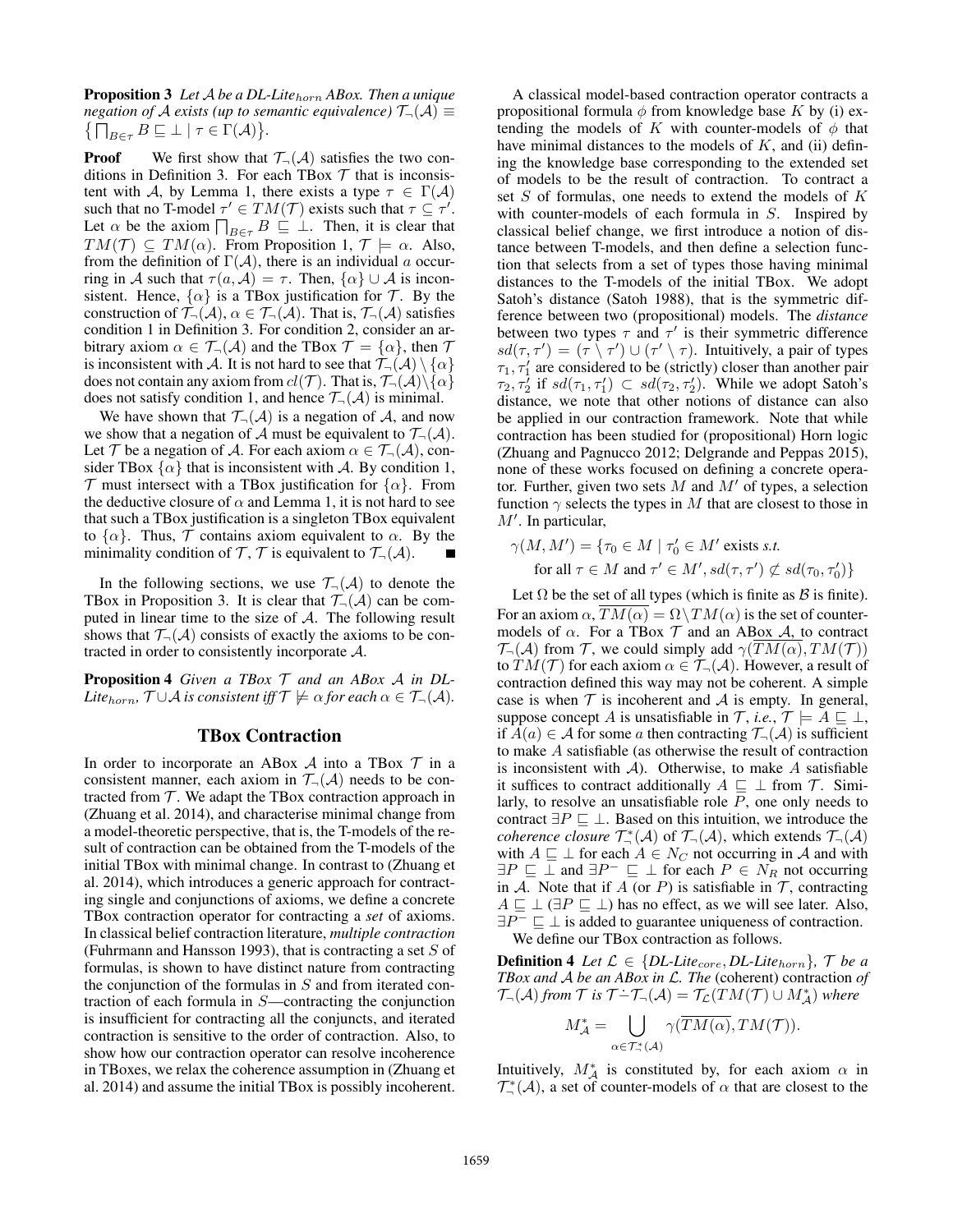T-models of  $\mathcal{T}$ —it is constructed in a way that the result of contraction is coherent and is consistent with  $A$ ; and the result of contraction is defined to be the TBox corresponding to  $TM(\mathcal{T}) \cup M_{\mathcal{A}}^*$ .  $\mathcal{T} - \mathcal{T}_{\neg}(\mathcal{A})$  is well defined and unique (up to semantic equivalence), as  $TM(\mathcal{T})\cup M_\mathcal{A}^*$  satisfies the condition in Proposition 2: For each  $P \in N_R$ , either  $P(b, c)$  occurs in A for some b, c or  $\{\exists P \sqsubseteq \bot, \exists P^-\sqsubseteq \bot\} \subseteq \mathcal{T}^*_\neg(\mathcal{A}),$ and as a result, a type containing  $\exists P$  and a type containing  $\exists P^-$  are contained in  $M^*_{\mathcal{A}}$ .

Consider the following example adapted from the NCI ontology (Hartel et al. 2005).

Example 1 *Let TBox* T *consists of the following axioms*

$$
Heart\_Disease \sqsubseteq \exists has\_Site,
$$
\n(1)

∃has\_Site<sup>-</sup> ⊆ Cardiovascular\_System, (2)

$$
\exists \mathsf{has}\_\mathsf{Site}^- \sqsubseteq \mathsf{Respiratory}\_\mathsf{System},\tag{3}
$$

$$
\mathsf{Respiratory}\_\mathsf{System}\sqsubseteq\mathsf{Organ}\_\mathsf{System},\tag{4}
$$

Cardiovascular
$$
\text{Cardiovascular}\_\text{System} \sqsubseteq \text{Organ}\_\text{System}, \tag{5}
$$

$$
\sf{Respiratory\_System} \sqsubseteq \neg Cardiovascular\_System, \quad (6)
$$

$$
Heart\_Disease \sqsubseteq \neg Organ\_System. \tag{7}
$$

*The TBox*  $T$  *is incoherent, as both concept* Heart\_Disease *and role* has Site *are unsatisfiable.*

*Let ABox*  $A = \{Heat\_Disease(hd1), has\_Site(hd1, s1),\}$  $Dec ABox A = \{ \text{real} \cup \text{Disease}(\text{act}), \text{has} \cup \text{tree}(\text{act}, \text{st}), \text{Organ-System}(\text{st}) \}, by Definition 4, \mathcal{T} - \mathcal{T}_{\neg}(A) \text{ consists of } \mathcal{T}_{\neg}(A) \text{ consists of } \mathcal{T}_{\neg}(A) \text{ consists of } \mathcal{T}_{\neg}(A) \text{ consists of } \mathcal{T}_{\neg}(A) \text{ exists of } \mathcal{T}_{\neg}(A) \text{ exists of } \mathcal{T}_{\neg}(A) \text{ exists of } \mathcal{T}_{\neg}(A) \text{ exists of } \mathcal{T}_{\neg}(A) \text{ exists of } \mathcal{T$ *axioms (1), (4)–(7), and the following axiom*

$$
\exists \mathsf{has}\_\mathsf{Site}^- \sqsubseteq \mathsf{Organ}\_\mathsf{System},\tag{8}
$$

*which can be seen as a revision from axioms (2)–(5).*

The example shows that our TBox contraction operator allows modification of axioms, in contrast to most existing TBox repair approaches that only support axiom removal.

Furthermore, the contraction operator satisfies the following desired properties presented as AGM-style postulates (Katsuno and Mendelzon 1991), specially tailored to TBox contraction w.r.t. ABoxes.

**Proposition 5** *Let*  $\mathcal{L} \in \{DL\text{-}Like_{core},DL\text{-}Like_{horn}\}, \mathcal{T}$  *be a TBox and* A *an ABox in* L*. The following properties hold.*

- $(C1)$   $\mathcal{T} \models \mathcal{T} \dot{-} \mathcal{T}_{\neg}(\mathcal{A})$ .
- $($ **C2** $)$   $\mathcal{T}$   $\div$   $\mathcal{T}_{\neg}$   $(\mathcal{A})$   $\equiv$   $\mathcal{T}$  *if*  $\mathcal{T}$  *is coherent and*  $\mathcal{T}$  ∪  $\mathcal{A}$  *is consistent.*
- **(C3)**  $\mathcal{T} \dot{-} \mathcal{T}_{\neg}(\mathcal{A}) \not\models \alpha \text{ for each } \alpha \in \mathcal{T}_{\neg}(\mathcal{A})$ .
- (C4) *If*  $\mathcal{T}_1 \equiv \mathcal{T}_2$  *and*  $\mathcal{A}_1 \equiv \mathcal{A}_2$  *then*  $\mathcal{T}_1 \dot{-} \mathcal{T}_-(\mathcal{A}_1) \equiv$  $\mathcal{T}_2 - \mathcal{T}_-(\mathcal{A}_2)$ .
- $(\mathbf{C5}) \mathcal{T} \dot{-} \mathcal{T}_{\neg}(\mathcal{A})$  *is coherent.*
- $(C6)$   $(\mathcal{T} \dot{-} \mathcal{T}_{\neg}(\mathcal{A})) \cup \mathcal{A}$  *is consistent.*

**Proof** (Sketch) (C1) and (C3)–(C6) are not hard to see, and we only show the proof for  $(C2)$ . For  $(C2)$ , we only need to show that in this case  $M^*_{\mathcal{A}} \subseteq TM(\mathcal{T})$ . For each axiom  $\alpha$ , if  $\alpha$  is in  $\mathcal{T}_{\neg}(\mathcal{A})$  then it is of the form  $\bigcap_{k} B_k \sqsubseteq \bot$ . By the construction of  $\mathcal{T}_{\neg}(\mathcal{A})$ , there is an individual a occurring in A such that  $\tau(a, \mathcal{A}) = \{B_k\}$ . Since T is consistent with A, by Lemma 1, there exists a T-model  $\tau \in TM(\mathcal{T})$  such that  $\tau(a, A) \subseteq \tau$ , that is,  $\{B_k\} \subseteq \tau$ . Hence,  $\tau \in \overline{TM(\alpha)}$  and thus  $TM(\mathcal{T}) \cap \overline{TM(\alpha)} \neq \emptyset$ . Thus,  $\gamma(\overline{TM(\alpha)}, TM(\mathcal{T})) =$ 

 $TM(\mathcal{T}) \cap TM(\alpha) \subseteq TM(\mathcal{T})$ . If  $\alpha$  is not in  $\mathcal{T}_{\neg}(\mathcal{A})$  then it is of the form  $B \sqsubseteq \perp$  added for the coherence closure. Since  $\mathcal T$ is coherent,  $\mathcal{T} \not\models B \sqsubseteq \bot$ . By Proposition 1, there is at least one T-model of  $T$  containing B. Let  $M_B$  be the set of Tmodels of T that contain B. Then,  $\gamma(\overline{TM(\alpha)}, TM(\mathcal{T})) =$  $M_B \subseteq TM(\mathcal{T})$ . We have shown that  $M_A^* \subseteq TM(\mathcal{T})$ .

Properties (C1)–(C4) are adapted from the first four AGM postulates for belief contraction, whereas a meaningful adaptation of the fifth (namely the *recovery*) postulate is missing in our scenario. (C1) states that the contraction is a weakening of the initial TBox, and (C2) says that no change is needed if the initial TBox is already coherent and is consistent with the new ABox. Then, (C3) corresponds to the *success* postulate for multiple contraction (note that  $\mathcal{T}_{\neg}(\mathcal{A})$ does not contain a tautology axiom), and (C4) shows that the contraction operator is syntax-independent, *i.e.*, contracting the negations of equivalent ABoxes from equivalent TBoxes have equivalent results. Finally, the last two properties (C5) and (C6) connect contraction to revision, showing that the result of contraction is coherent and is consistent with the new ABox as required.

As an additional evidence for the rationality of our TBox contraction, we show a connection to the KB revision approach introduced in (Wang, Wang, and Topor 2010), where a more complex (but finite) structure is used as the modeltheoretic characterisation of revision. Let  $*_f$  be the second revision operator (namely *f-revision*) in (Wang, Wang, and Topor 2010).

**Proposition 6** *Let*  $\mathcal{L} \in \{DL\text{-}Like_{core},DL\text{-}Like_{horn}\}$ ,  $\mathcal{T}$  *be a coherent TBox and* A *be an ABox in* L. If  $\mathcal{T} *_{f} \mathcal{A}$  *can be expressed in* L *then*  $\mathcal{T} *_{f} A \equiv (\mathcal{T} - \mathcal{T}_{\neg}(A)) \cup A$ *.* 

### Computational Aspects

In this section, we first look into the computational complexity of the *entailment problem* for contraction, *i.e.*, the problem of deciding whether  $\mathcal{T} - \mathcal{T}_{\neg}(\mathcal{A})$  entails a given TBox axiom. We show that the entailment can be checked without first computing  $\mathcal{T} - \mathcal{T}_{\neg}(\mathcal{A})$ , and is achieved through a reduction to propositional belief revision. When the size of  $A$  is bounded, the reasoning can be done in polynomial time. After that, we will provide a tractable algorithm to compute  $T-\mathcal{T}_{-}(\mathcal{A})$  in DL-Lite<sub>core</sub> through entailment checking.

Firstly, the entailment problem in DL-Lite can be reduced to a corresponding one in propositional logic. To this end, we assign each basic concept in  $B$  a distinct propositional atom. Function  $\phi(\cdot)$  maps each basic concept in B to its corresponding propositional atom, and a concept description or an axiom to a propositional formula as follows.

$$
\phi(\bot) = \bot, \quad \phi(\neg B) = \neg \phi(B), \quad \phi(\bigcap_k B_k) = \bigwedge_k \phi(B_k)
$$

$$
\phi(\bigcap_k B_k \sqsubseteq C) = \phi(\bigcap_k B_k) \to \phi(C).
$$

Then,  $\phi(\cdot)$  can be extended to map a DL-Lite<sub>horn</sub> TBox  $T$  to a propositional horn formula as follows

$$
\phi(\mathcal{T}) = \bigwedge_{\alpha \in \mathcal{T}} \phi(\alpha) \wedge \bigwedge_{R \in \mathcal{R}, \mathcal{T} \models \exists R \sqsubseteq \bot} (\neg \phi(\exists R) \wedge \neg \phi(\exists R^{-})).
$$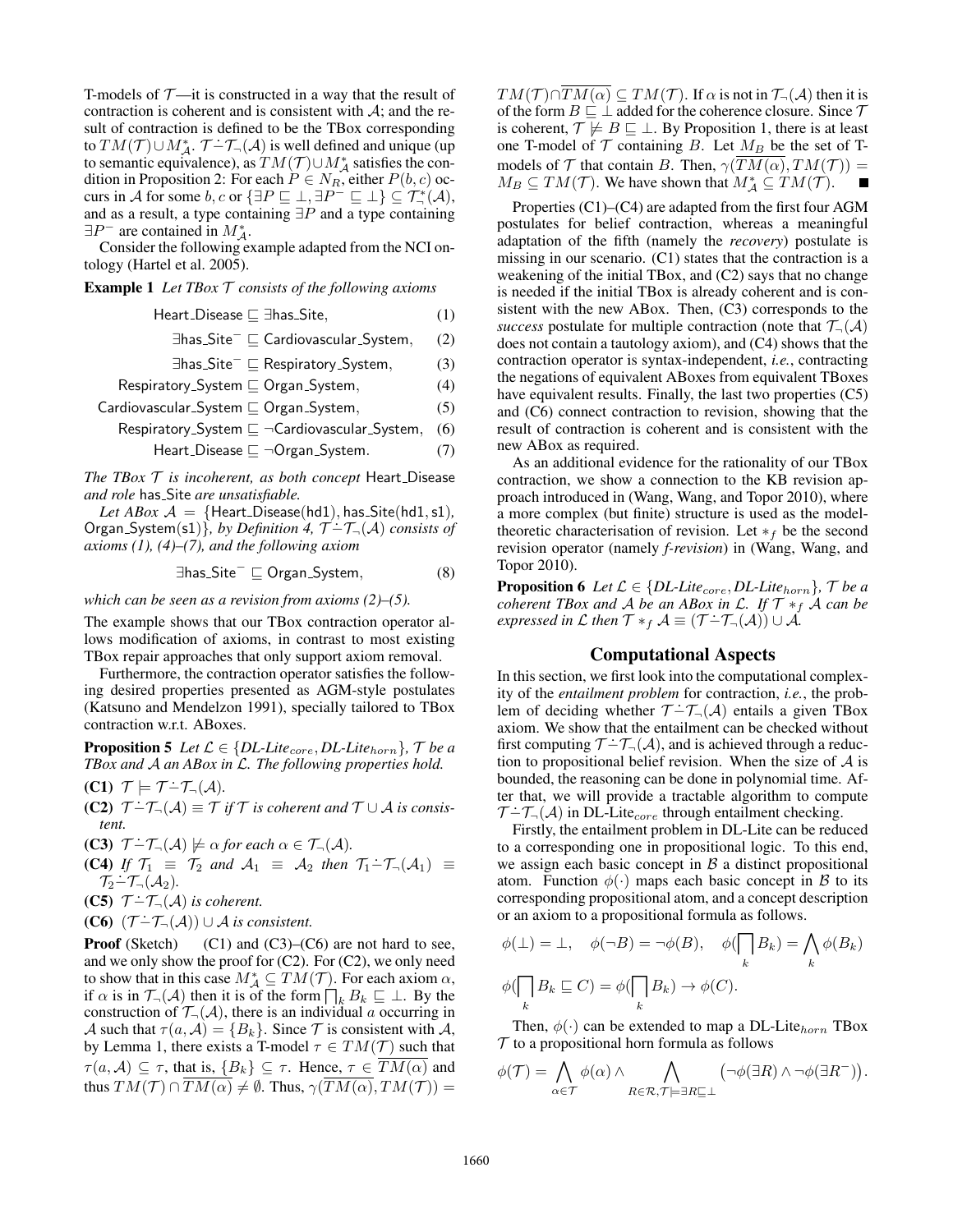Further, to encode the counter-models of axioms in  $\mathcal{T}_{\neg}^{*}(\mathcal{A})$ , note that each axiom in  $\mathcal{T}_{\neg}^{*}$  $\mathcal{T}_{\neg}^*(\mathcal{A})$ , note that each axiom in  $\mathcal{T}_{\neg}^*(\mathcal{A})$  is of the form  $\bigcap_k B_k \sqsubseteq \bot$ . Intuitively, a counter model of the axiom must (and only needs to) satisfy each  $B_k$ . Formally, for each axiom  $\beta$  of the above form, define  $\phi_{-}(\beta) = \bigwedge_{k} \phi(B_k)$ .

Let  $*_s$  be Satoh's revision operator in propositional logic. The following connection between our contraction operator and Satoh's revision holds.

**Proposition 7** Let  $\mathcal{L} \in \{DL\text{-}Like_{core},DL\text{-}Like_{horn}\}$ ,  $\mathcal{T}$  be a *TBox and A be an ABox in*  $\mathcal{L}$ *. Given a TBox axiom*  $\alpha$  *in*  $\mathcal{L}$ *, T* –  $\mathcal{T}$  –  $(\mathcal{A}) \models \alpha$  *iff*  $\phi(\mathcal{T}) \vee \bigvee_{\beta \in \mathcal{T}^*_{+}(\mathcal{A})} (\phi(\mathcal{T}) *_{s} \phi_{-}(\beta)) \models$  $\phi(\alpha)$ .

**Proof** (Sketch) First, we can show that the models of  $\phi(\mathcal{T})$  correspond exactly to the T-models of  $\mathcal{T}$ , and the models of  $\phi_{\neg}(\beta)$  to the types in  $TM(\beta)$ . Let  $\omega_{\tau} = {\phi(B) | B \in \mathcal{L}}$  $\tau$ } for a type  $\tau$ . mod( $\phi$ ) denotes the set of models of formula  $\phi$ . Then, from the correspondence between our selection function and that of Satoh's, it is clear that

$$
\operatorname{mod}(\phi(\mathcal{T}) *_{s} \phi_{\neg}(\beta)) = {\omega_{\tau} | \tau \in \gamma(TM(\beta), TM(\mathcal{T})) }.
$$

Let  $\varphi = \bigvee_{\beta \in \mathcal{T}_{+}^{*}(\mathcal{A})} \big(\phi(\mathcal{T}) *_{s} \phi_{\neg}(\beta)\big)$ . Then,  $\mathsf{mod}(\varphi) =$  $\{\omega_{\tau} \mid \tau \in M_{\mathcal{A}}^*\}.$  If  $\alpha$  is of the form  $\exists R \sqsubseteq \bot$  then neither entailment holds, as from the construction of  $M_A^*$ , there must exist a type in  $M_A^*$  containing  $\exists R$ ; and similarly, there exists a model of  $\varphi$  containing  $\phi(\exists R)$ . If  $\alpha$  is not of the form  $\exists R \sqsubseteq \bot$ , by Corollary 1,  $\mathcal{T}$  - $\mathcal{T}_{\neg}$  ( $\mathcal{A}$ )  $\models \alpha$  iff each type in  $TM(\mathcal{T})$  and each type in  $M^*_{\mathcal{A}}$  satisfies  $\alpha$ , iff each model of  $\phi(\mathcal{T}) \vee \varphi$  satisfies  $\phi(\alpha)$ .

Proposition 7 reduces the entailment problem of TBox contraction in DL-Lite to that of propositional belief revision, and in particular, to checking  $\phi(\mathcal{T}) \models \phi(\alpha)$  and  $\phi(\mathcal{T}) *_{s} \phi_{\neg}(\beta) \models \phi(\alpha)$  for each  $\beta \in \mathcal{T}_{\neg}^{*}(\mathcal{A})$ . Note that  $\phi(\mathcal{T})$ ,  $\phi(\alpha)$  and  $\phi_{\neg}(\beta)$  are all Horn propositional formulas and in sizes polynomial to the size of  $T \cup A$ . From the complexity results in (Eiter and Gottlob 1992), we can conclude the following results, showing that our contraction does not shift the complexity of the propositional case.

Theorem 1 *For a TBox* T *, an ABox* A*, and a TBox axiom*  $\alpha$  *in DL-Lite<sub>horn</sub>*, deciding  $\mathcal{T}$  – $\mathcal{T}_{\neg}(\mathcal{A}) \models \alpha$  *is in coNP.* 

*If the size of* A *is bounded, i.e., a constant* k *exists s.t.*  $|A| \leq k$ , then deciding  $\mathcal{T} - \mathcal{T}_{\neg}(A) \models \alpha$  is in PTIME.

Having a bound on the size of  $A$  and the PTIME complexity are practically relevant, as in ontology learning, the newly added example data is often small. Indeed, the PTIME complexity result holds as long as the number of assertions about each individual in A is bounded.

For a practical algorithm to decide the entailment problem, we can further encode it to SAT. The main idea is to first encode the entailment problem of propositional revision as a Horn 2-QBF, and then eliminate universal quantifiers by encoding unit propagation of Horn-SAT into a SAT formula.

In what follows, we provide an algorithm to compute  $\mathcal{T}$  - $\mathcal{T}_{\neg}(\mathcal{A})$  in DL-Lite<sub>core</sub> using entailment checking as a sub-method. The algorithm verifies each possible entailment and add those entailed axioms to the result.

**Input:** TBox  $T$  and ABox  $A$  in DL-Lite<sub>core</sub> **Output:** a DL-Lite<sub>core</sub> TBox  $\mathcal{T}'$  $\mathcal{T}':=\emptyset;$ foreach  $B_1, B_2 \in \mathcal{B}$  *s.t.*  $B_1 \neq B_2$  do **if**  $\mathcal{T}$  − $\mathcal{T}_{\neg}(\mathcal{A})$   $\models B_1 ⊆ B_2$  then  $\mathcal{T}' \coloneqq \mathcal{T}' \cup \{B_1 \sqsubseteq B_2\}$  ; end if  $\mathcal{T} \dot{-} \mathcal{T}_{\neg}(\mathcal{A}) \models B_1 \sqsubseteq \neg B_2$  then  $\mathcal{T}' \coloneqq \mathcal{T}' \cup \{B_1 \sqsubseteq \neg B_2\}$  ; end end return  $\mathcal{T}^{\prime}$ ;

Proposition 8 *Let* T *be a TBox,* A *be an ABox in DL-*Lite<sub>core</sub>, and T<sup>'</sup> be the TBox returned by the algorithm Con- $\mathcal{L}^{\text{true}}_{\text{core}}$ , and  $\mathcal{T} \text{ to the flow real}$ <br>traction. Then,  $\mathcal{T}' \equiv \mathcal{T} - \mathcal{T}_{\neg}(\mathcal{A})$ .

If the size of  $A$  is bounded, the algorithm Contraction runs in polynomial time in the size of  $T \cup A$ . In particular, the number of possible axioms in  $DL$ -Lite<sub>core</sub> is quadratic to the number of basic concepts in  $T \cup A$ , and the entailment check is tractable as discussed before.

### Conclusion

We have presented a novel approach for instance-driven ontology evolution in DL-Lite through TBox contraction according to newly added ABox instances, and the contraction incurs minimal change to the initial TBox measured in a model-theoretic manner. To the best of our knowledge, our work is the first attempt to address particularly the TBox contraction w.r.t. ABox assertions. To tackle this problem, we introduced the notion of ABox negation, which is defined as a TBox. Based on type semantics, we have developed an operator for TBox contraction. We showed that the proposed operator possesses several desired properties and have also developed efficient algorithms for reasoning with and computing the contraction.

We are currently working on a graph-based algorithm for entailment checking and computation of contraction in DL-Lite $_{core}$  with unbounded inputs. We have also obtained some preliminary results in extending our approach to DL-Lite<sub>R</sub>. For the latter, a key task is to extend the type semantics to DL-Lite<sub> $\mathcal{R}$ </sub>, which needs to take into account the additional non-propositional inferences introduced by role inclusions. Finally, it would be also interesting to look into practical applications of our approach in ontology learning.

#### Acknowledgments

This work was partially supported by Australian Research Council (ARC) under DP130102302 and DP1093652. Guilin Qi was partially supported by the NSFC grant 61272378.